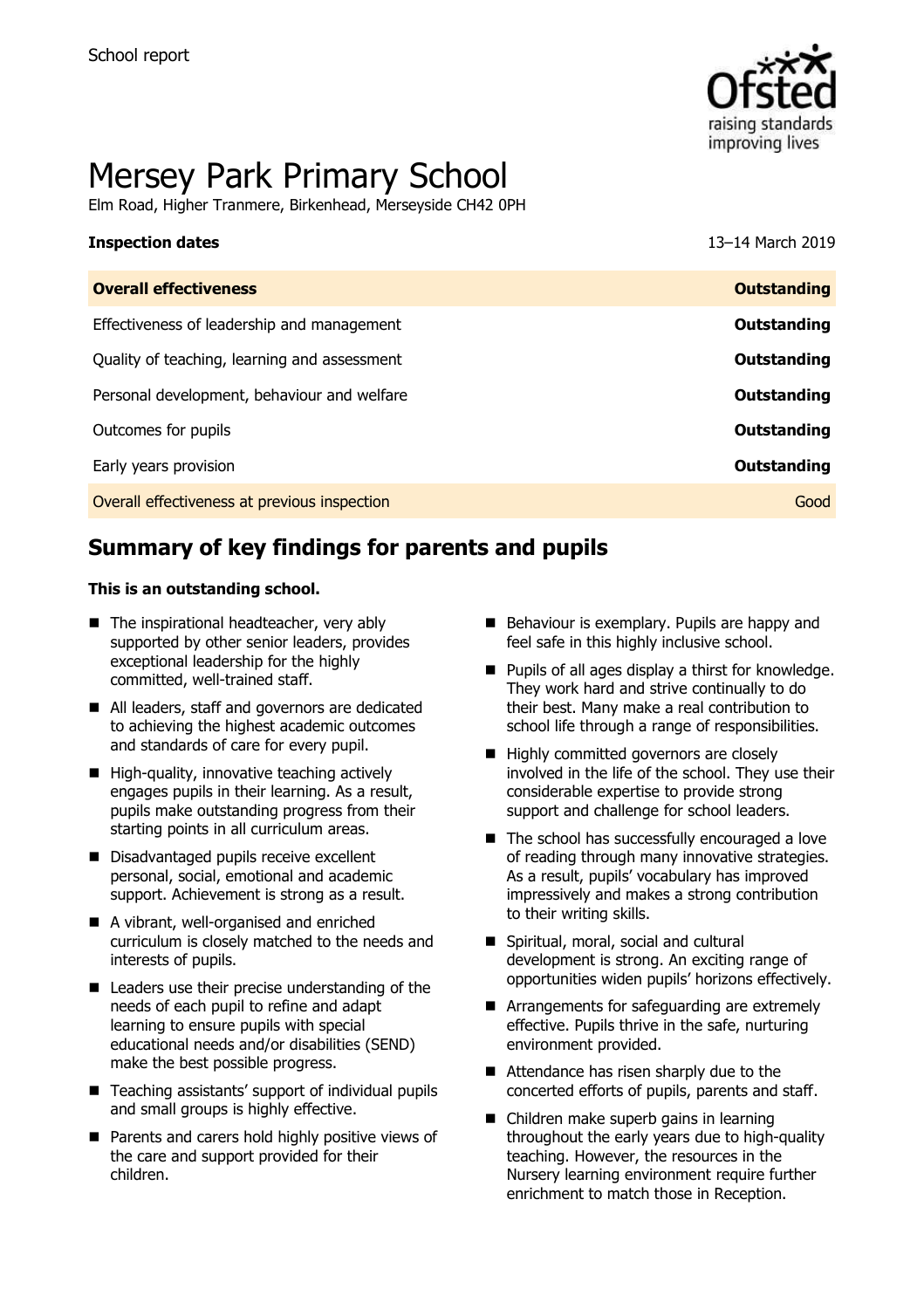

## **What does the school need to do to improve further?**

 Further develop the Nursery environment to match the rich and highly engaging provision in Reception.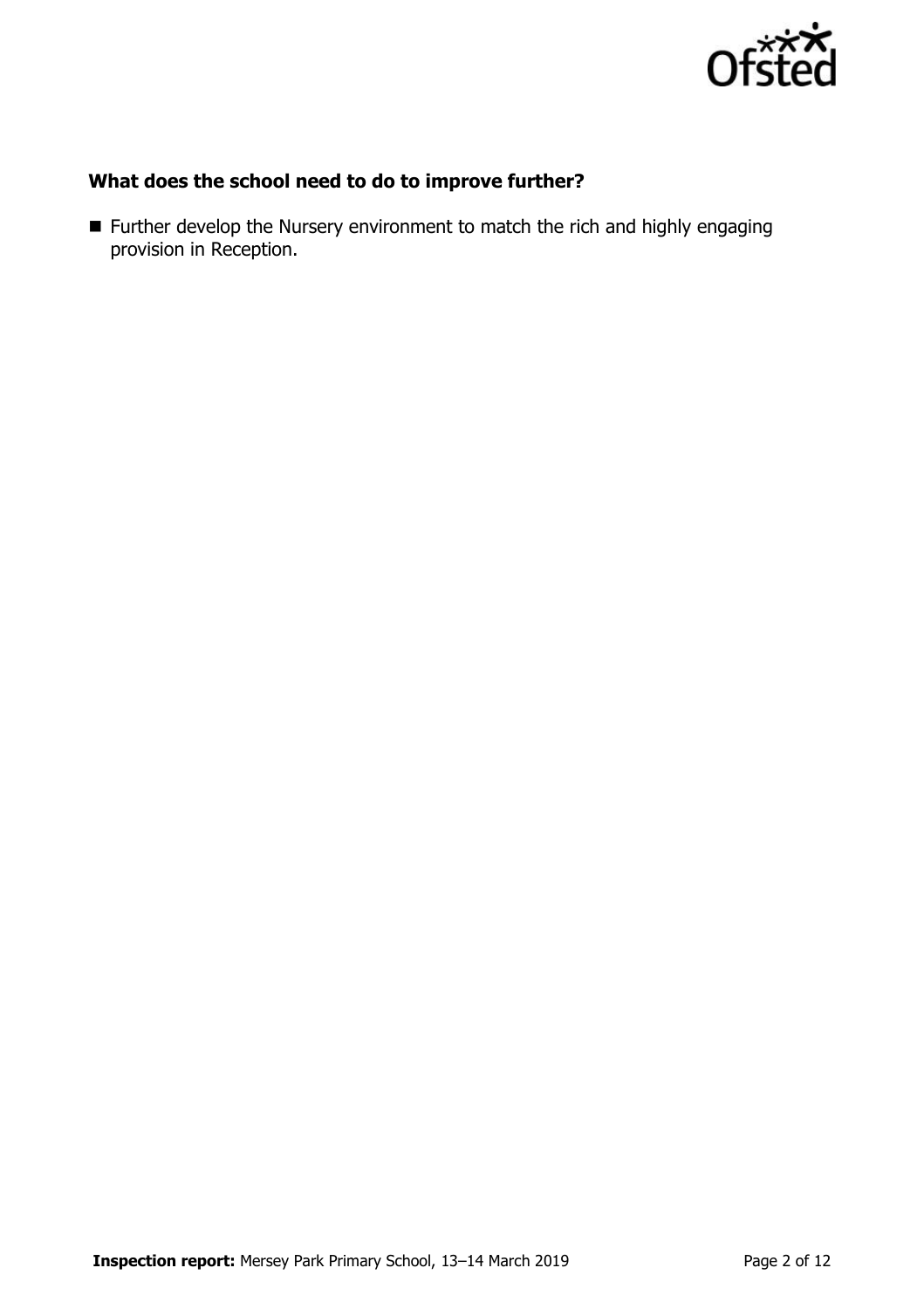

## **Inspection judgements**

#### **Effectiveness of leadership and management Constanding**

- The headteacher leads the school with passion and determination. Ably supported by the deputy headteacher and other senior leaders, she provides strong and very effective leadership for the dedicated staff team. The school's motto, which encourages pupils to 'Be nice, work hard and never give up', permeates all aspects of its work. Pupils thrive at Mersey Park – their achievements and personal development are outstanding.
- Leaders have established a culture of high expectations for all who learn and work in the school. Senior and subject leaders keep a very close check on the quality of teaching and pupils' learning. Information gathered from these checks is used to agree precise areas for improvement. Any required changes are made promptly and followed up regularly to make sure that they are effective. Consequently, the school continues to move forward.
- A well-designed programme of training for leaders, teachers and teaching assistants keeps skills sharp and subject knowledge up-to-date. Teachers readily share their experiences of what works well and strive constantly to develop their practice. Staff feel very well supported. They appreciate the attention senior leaders pay to their wellbeing and morale is high.
- The well-designed and highly engaging curriculum is a significant strength of the school. Skilful planning ensures that teaching deepens pupils' knowledge, skills and understanding in all subjects exceptionally well. High-quality opportunities to develop pupils' skills in reading, writing and mathematics abound. Consequently, pupils of all abilities make substantial and sustained progress across a wide range of subjects.
- The curriculum promotes spiritual, moral, social and cultural development very effectively. It is well enriched by a wide range of visitors to the school and trips within the local community and beyond. The focus on widening pupils' horizons and raising their aspirations underpins the structure of the curriculum. For example, pupils gain much from their visits to the University of Liverpool. Pupils are well prepared for life in modern Britain.
- Additional funding to support disadvantaged pupils is spent very effectively. As a result of highly effective support, these pupils make excellent progress from their individual starting points.
- All staff know pupils very well as individuals and ensure that their needs are fully met. Excellent relationships are fostered with parents and outside agencies. Mersey Park is a very inclusive school and all staff ensure that all pupils have equal opportunities to excel.
- The leadership of provision for pupils with SEND is highly effective. Well-trained teachers and support staff provide high-quality teaching and support for pupils' specific needs. Pupils make excellent progress from their starting points. The local authority, quite rightly, recognises the good work the school is doing to support pupils' mental health needs.
- The pastoral support of the school is a key strength. The work of the home-school link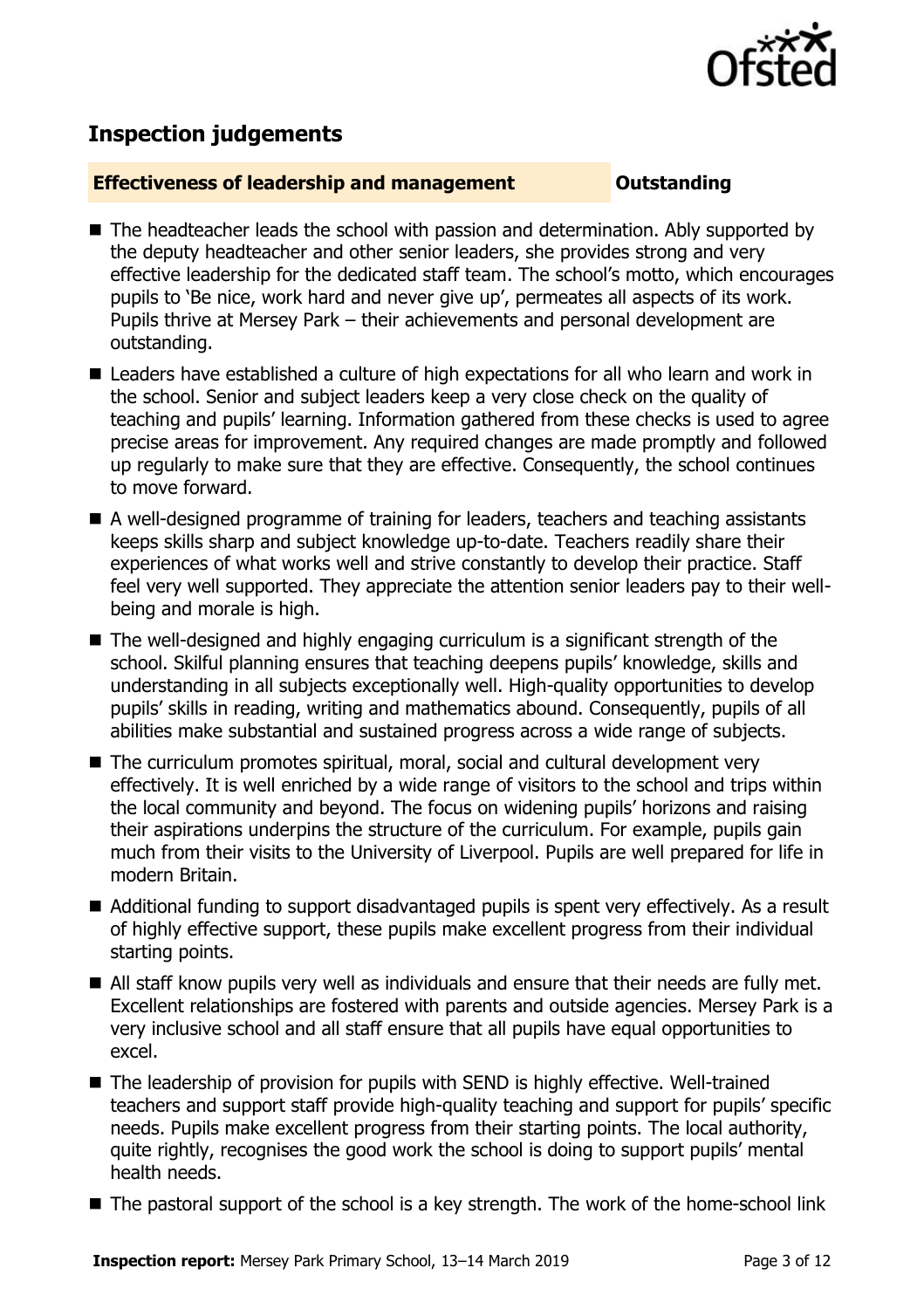

officer is highly appreciated by parents and staff. Children in the care of the local authority are supported well.

- The physical education (PE) and sports funding is spent very effectively. Additional coaching for pupils, including for those who are sometimes reluctant to join in with activities, and training for staff has resulted in increased participation in a variety of sports. Parents say how much they value the school's decision to provide PE kits for all pupils. Staff report that, following this decision, everyone takes a full part in PE lessons.
- **Parents are overwhelmingly supportive of the school. The parent partnership group** works with leaders and governors to communicate the views of parents on various aspects of school life.
- The local authority recognises the many strengths of the school and uses the headteacher's skills to provide support for several other schools. Mersey Park is an active member of the local cluster of schools.

#### **Governance of the school**

- Governance is highly effective. The governing body knows the school extremely well and governors bring a wide range of skills to their role. Their expertise and commitment provide a high level of support and guidance for the school.
- Governors regularly visit the school to gain first-hand views of school life and receive detailed reports from senior and other leaders. Governors have an excellent understanding of the school's strengths and priorities for improvement. They hold school leaders firmly to account for all aspects of the school's performance.
- Governors carry out their statutory duties rigorously, including those related to safeguarding. Governors ensure that additional funding to support disadvantaged pupils and those with SEND is spent effectively to meet the needs of these pupils.

### **Safeguarding**

- $\blacksquare$  The arrangements for safeguarding are highly effective.
- Leaders place pupils' safety and well-being at the heart of the school's work. Strong procedures are in place that are understood and followed by all. Staff are well trained in all aspects of safeguarding and are vigilant in looking out for any signs that may indicate a pupil may be at risk of harm or abuse.
- Systems for recording any concerns relating to safeguarding are thorough. Leaders with responsibility for safeguarding are tenacious in following up any issues that arise.
- The curriculum promotes pupils' health and well-being extremely successfully. Pupils are helped to recognise and manage risks they may face, for example when using new technology. Pupils are encouraged to adopt a healthy and active lifestyle and a highly impressive range of programmes and strategies are in place to ensure pupils' mental health is supported and cared for well.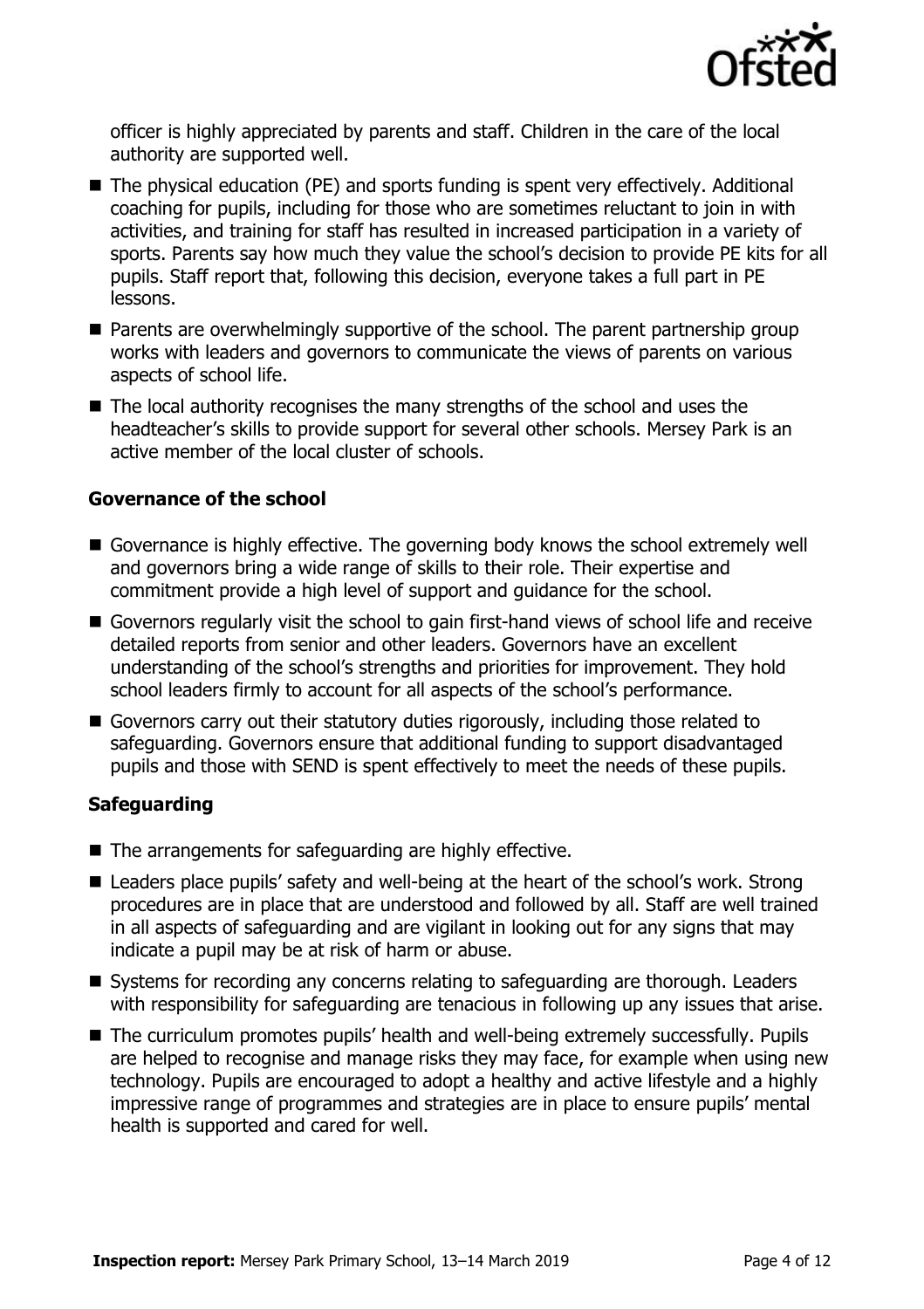

### **Quality of teaching, learning and assessment <b>COUTS** Outstanding

- **Pupils make outstanding gains in their skills, knowledge and understanding because of** consistently high-quality teaching across the school.
- Teachers consistently use excellent subject knowledge to inspire pupils. Very skilful questioning probes pupils' understanding and identifies misconceptions. Clear explanations reinforce previously learned concepts and develop new learning very effectively.
- Creative and innovative teaching captures the imagination and interest of pupils. Pupils enjoy the way teachers present learning and throw themselves wholeheartedly into their work. For example, teachers link definitions of subject-specific vocabulary to memorable actions, many of which are created by the pupils. Year 6 demonstrated very accurate recall of many aspects of shape and space in a lesson about area.
- Teachers and teaching assistants work as highly effective teams in classrooms and across year groups. They know pupils exceptionally well and use this knowledge when checking their progress. This leads to teachers skilfully setting work that challenges pupils of all abilities. They are prompt to intervene and move learning forward once concepts have been grasped. As a result, learning time is used efficiently and pupils achieve very well.
- Every opportunity is taken to develop the key knowledge and facts of each subject. A key element of each lesson is the focus on developing specific vocabulary for the subjects being studied. Definitions are revisited regularly throughout the lesson to lodge new words in pupils' memories. For example, in a reading session, a group of Year 2 pupils were learning the words 'pristine, splintered and casually', which they had come across in the text they were sharing.
- $\blacksquare$  The quality of support work to meet the needs of vulnerable pupils, including the disadvantaged and those with SEND, is outstanding. Regular reviews check the rate of progress and are adjusted as necessary to ensure that these pupils fully achieve their potential.
- Teachers have very high expectations of how much pupils will learn. They ensure that pupils are very well prepared for the next stage of learning and quickly identify when individuals need additional support or help to catch up.
- Homework is used very effectively. Pupils read regularly and complete the individual tasks set for them. They enjoy using computer programmes to develop reading skills. All pupils are expected to complete the homework set each week. The weekly prize for the class that completes the highest percentage of homework is highly sought after. Some classes are rightly proud of regularly completing 100% of their homework each week.
- The teaching of reading is highly effective. Early reading skills are developed very skilfully and built on well as pupils move from year to year. Leaders have overhauled the stock of books in the school libraries to provide more challenging books that stretch pupils' reading skills. Year 6 pupils told an inspector how much they enjoy tackling these more challenging texts which encourage them think more deeply about the books they are reading. Pupils' work shows how well this is helping to improve the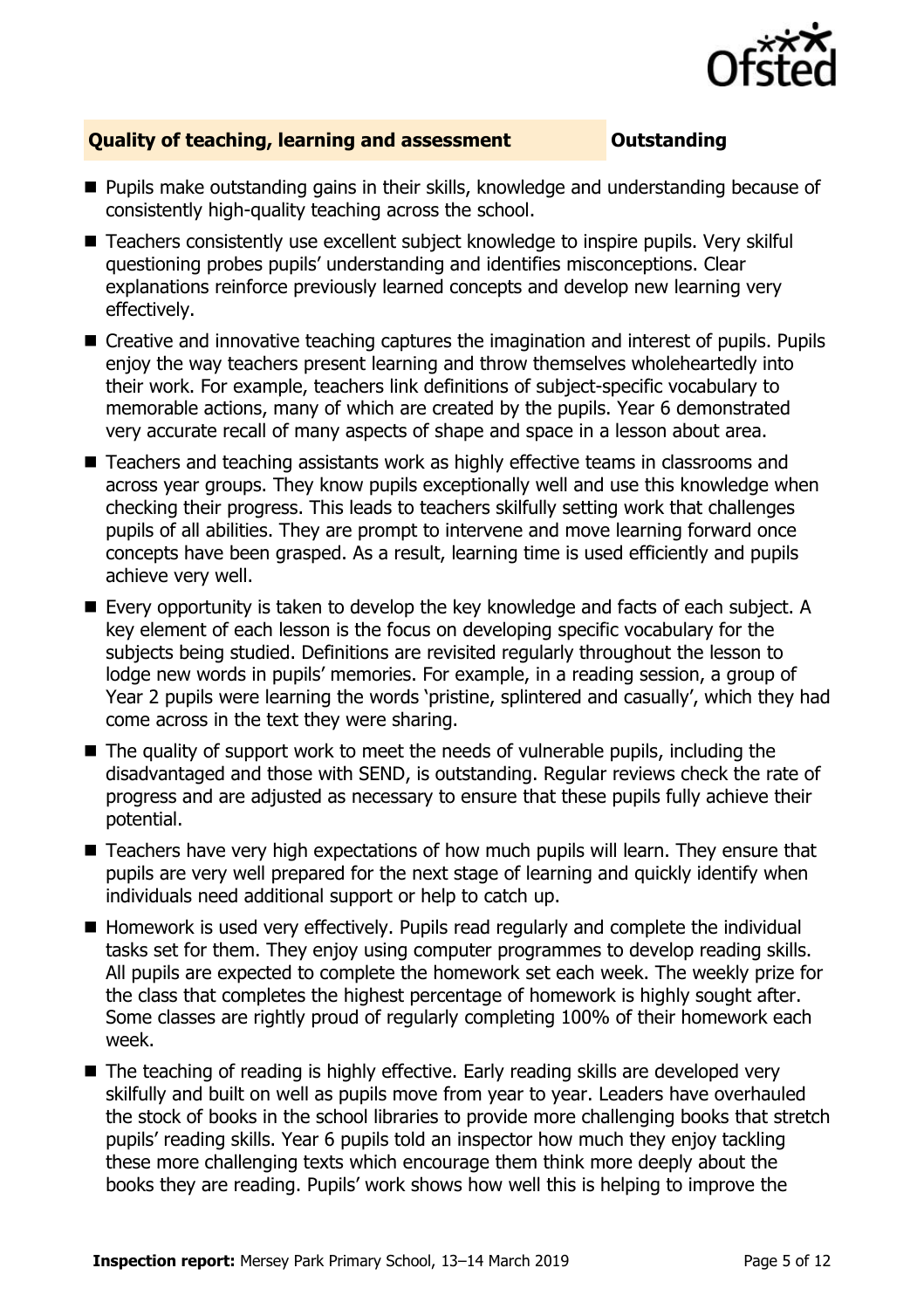

maturity of their writing skills.

- Teachers are skilful at developing pupils' literacy skills across the school. For example, older pupils demonstrated effective retrieval and inference skills when studying an extract from 'The Tales of Morrigan Crow'.
- The teaching of mathematics is superb. Teachers develop pupils' mathematical skills with great consistency in all year groups. Teachers follow a new approach when starting new work. The use of lots of practical resources sets a foundation for learning before moving on to abstract concepts. Pupils enjoy the way teachers develop their understanding and encourage them to share their reasoning by talking to others in the class. Pupils' use of coaching skills is very effective in helping them to learn from each other.
- $\blacksquare$  Pupils value the way teachers make learning fun. They enjoy the way some subjects are brought together in topics. New work in different subjects begins by finding out what pupils already know and what they want to find out. Displays around the school celebrate and value pupils' efforts in all subjects. Pupils' achievement in art is particularly impressive. Drawing skills and the use of paint are developed systematically and pupils have many opportunities to develop their creativity.
- During the inspection, pupils were celebrating Science Week. Great enjoyment was had as visitors to the school brought science to life. Experiments which demonstrated the effect of gravity and chemical reactions created immense excitement and prompted great curiosity and much debate. Work in pupils' books reflects the strengths in teaching science.

#### **Personal development, behaviour and welfare <b>COUTS** Outstanding

#### **Personal development and welfare**

- The school's work to promote pupils' personal development and welfare is outstanding.
- Leaders ensure that pupils share a clear understanding of what it means to be a successful learner. Pupils are encouraged to face challenges positively and develop resilience when they find things difficult. As a result, pupils become confident, hardworking, independent learners.
- **Pupils of all ages are offered regular opportunities to debate challenging issues in a** sensitive and age-appropriate manner. For example, children in Reception were deciding if Jack, of Jack and the Beanstalk fame, was right to take the giant's gold. At the other end of the school, Year 6 debated the issues surrounding the positives and negatives of the use of social media. Pupils are respectful of others' ideas, tolerant of differences and demonstrate an impressive level of empathy for others.
- The school's work to promote emotional well-being makes a strong contribution to pupils' overall health. The pastoral support provided is pivotal in ensuring that pupils and their families receive the support needed to maintain their emotional health.
- $\blacksquare$  Pupils say they feel safe and that any concerns they have are dealt with swiftly. Each year, pupils nominate a member of staff to act as their 'buddy' who they can approach if they have any worries. Parents are very happy with the care adults in the school give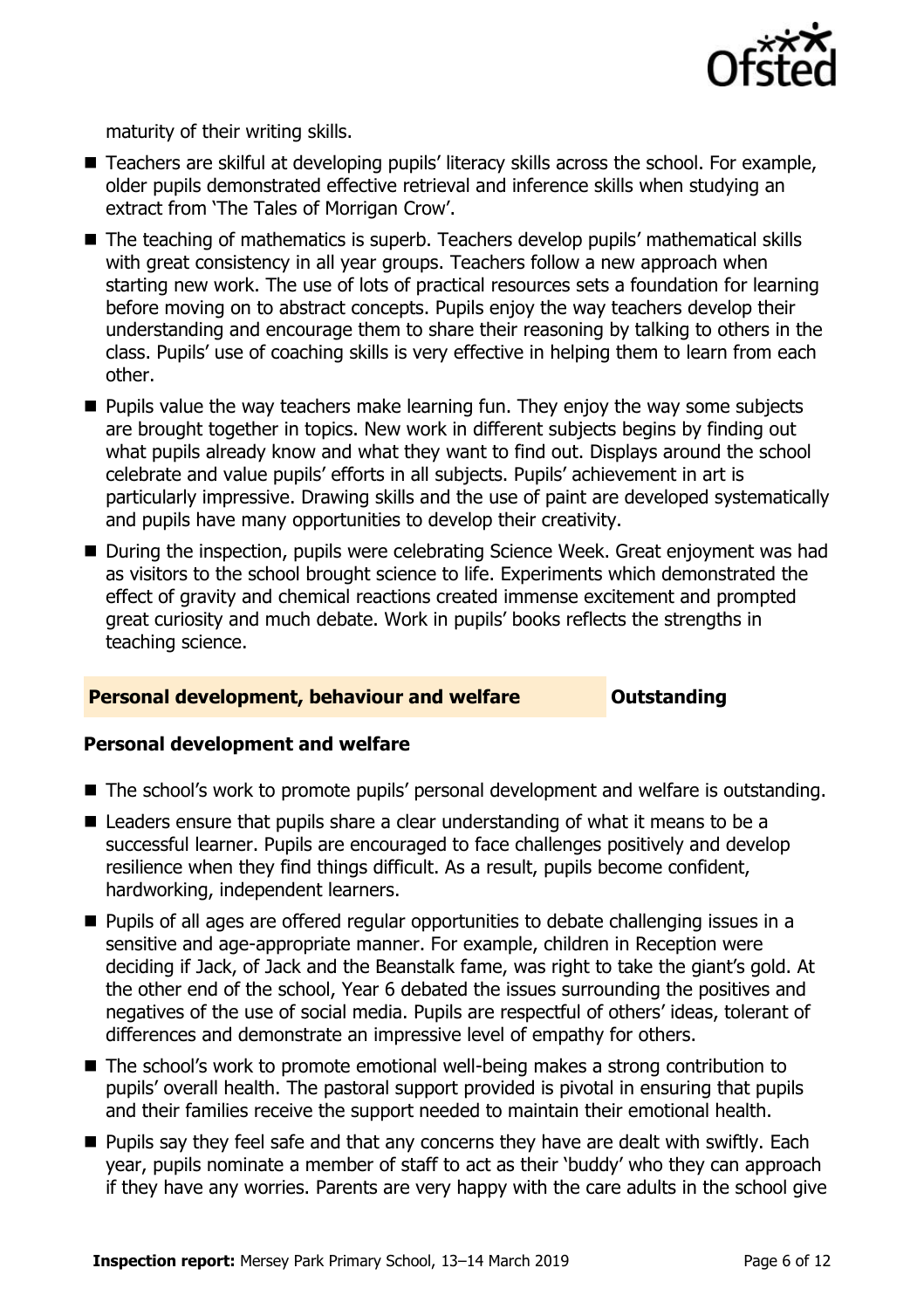

their children.

- **Pupils and their parents are adamant that bullying is rare at the school. Leaders'** records confirm this to be the case. Pupils are confident that any issues to do with bullying would be quickly resolved.
- Pupils are provided with a wide number of opportunities to develop important leadership skills. They relish the opportunity to help others in roles such as student councillor, play leader, reading buddy and anti-bullying ambassador. All those who take on responsible roles are fully trained so that they know exactly how they can help their fellow pupils.
- Pupils help leaders to check on the work of the school. For example, a group of Year 5 pupils carried out an 'inspection' of the school's work. They visited classrooms to look at learning and behaviour. They met with teachers and leaders to gather their 'evidence' and produced a helpful report of their suggestions about how the school could improve further for senior leaders and governors.
- Leaders help pupils to understand how they can manage risks they may face, for example within their local community or when using the internet. Recently, a group of pupils have worked with Merseyside Police to help motorists who park unsafely outside school understand the dangers this poses to pupils and their families.
- Pupils' views of how well they are doing are listened to carefully by staff. Individual interviews with their class teacher are held twice a year to allow pupils the time to reflect on how well they are doing and decide what they need to improve.

### **Behaviour**

- The behaviour of pupils is outstanding.
- **Pupils are very proud of their school and are appreciative of all that the staff do for** them. Many refer to how they feel they 'belong' to Mersey Park, with one comment summing it up well by saying, 'We are like a family here.'
- Attitudes to learning are highly positive. Pupils are confident, self-assured learners. Pupils work hard and take a great pride in their work and its presentation. The quality of work in pupils' books is impressive and shows that they are rightly proud of their efforts. Pupils' topic books are particularly noteworthy.
- Pupils respond promptly to adults' instructions and pay careful attention in lessons. Disruptions to learning happen rarely. Pupils readily discuss ideas and share resources very sensibly when working on tasks together.
- **Pupils show great respect for others. They are unfailingly kind and work and play** happily together. The personal greetings between staff and pupils each morning epitomise the high-quality relationships between adults and pupils and get the day off to a great start.
- Leaders' actions have brought about improvements in attendance, particularly for those pupils who find it difficult to attend school regularly. As a result, attendance is now similar to the national average and the number of pupils who are persistently absent has reduced.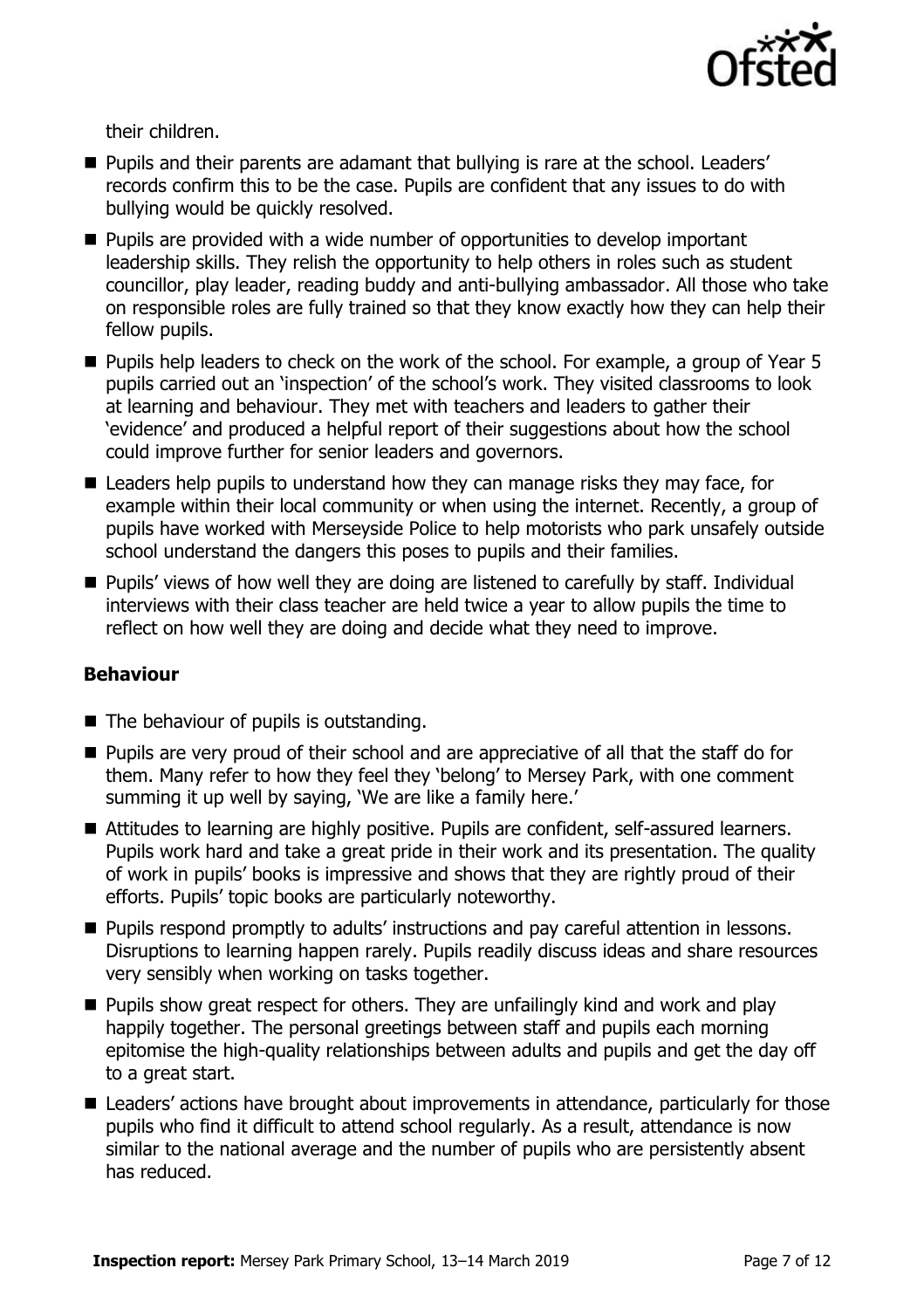

#### **Outcomes for pupils Outstanding**

- Since the previous inspection, leaders have taken effective action to improve rates of progress. As a result, pupils' achievement is outstanding. Pupils make excellent progress throughout key stage 2. The results of national assessments in 2018 showed that, at the end of Year 6, progress in reading, writing and mathematics was substantial compared to that of other pupils across the country. An above-average proportion of pupils reached the expected standard for their age in all subjects. Pupils were well prepared for their move to high school.
- **Pupils in key stage 1 make excellent gains in learning from their different starting** points. The proportion of pupils reaching the expected standard for their age in reading, writing and mathematics is improving year on year. In 2018, standards were higher than the national average.
- $\blacksquare$  The proportion of pupils in Year 1 who meet the required standard in the phonics screening check is at least in line with the national average. This is because excellent teaching of phonics begins in the early years and is built on very well in Year 1. From a young age, pupils read with interest and enjoyment. As they move up the school, they make excellent progress and become fluent readers who develop a love of reading and read widely and often.
- The most able pupils are challenged very effectively. They make excellent progress and are working at levels above those expected for their age, particularly in mathematics, reading, grammar, spelling and punctuation.
- Individual needs are carefully identified, and pupils are provided with excellent support through consistently effective teaching. As a result, disadvantaged pupils and those with SEND make strong progress from their starting points and achieve very well.
- Evidence shows that pupils write imaginatively in a range of styles and present their work neatly. Pupils use their growing range of vocabulary maturely in their written work. Many show great confidence when applying their number skills to solve problems.
- Pupils' work, inspection evidence and information the school holds about the achievement of pupils show that pupils currently in the school are making strong progress in all subjects, including science, geography and history.

#### **Early years provision CONSISTER SERVICES CONSISTENT CONSTANT CONSTANT CONSTANT CONSISTENT CONSTANT CONSTANT CONSTANT CONSTANT CONSTANT CONSTANT CONSTANT CONSTANT CONSTANT CONSTANT CONSTANT CONSTANT CONSTANT CONSTANT C**

- Leadership of early years is highly effective. The early years lead has a precise understanding of the many strengths of the provision, as well as what could be even better. Staff have high expectations of what children can achieve and there is a continual drive for improvement. The provision is outstanding as a result.
- A high proportion of children start school with skills below those typical for their age. Self-help and communication and language skills are often particularly weak when children start Nursery. High-quality teaching ensures that children make excellent gains in their learning throughout their time in early years. They are well prepared for the Year 1 curriculum.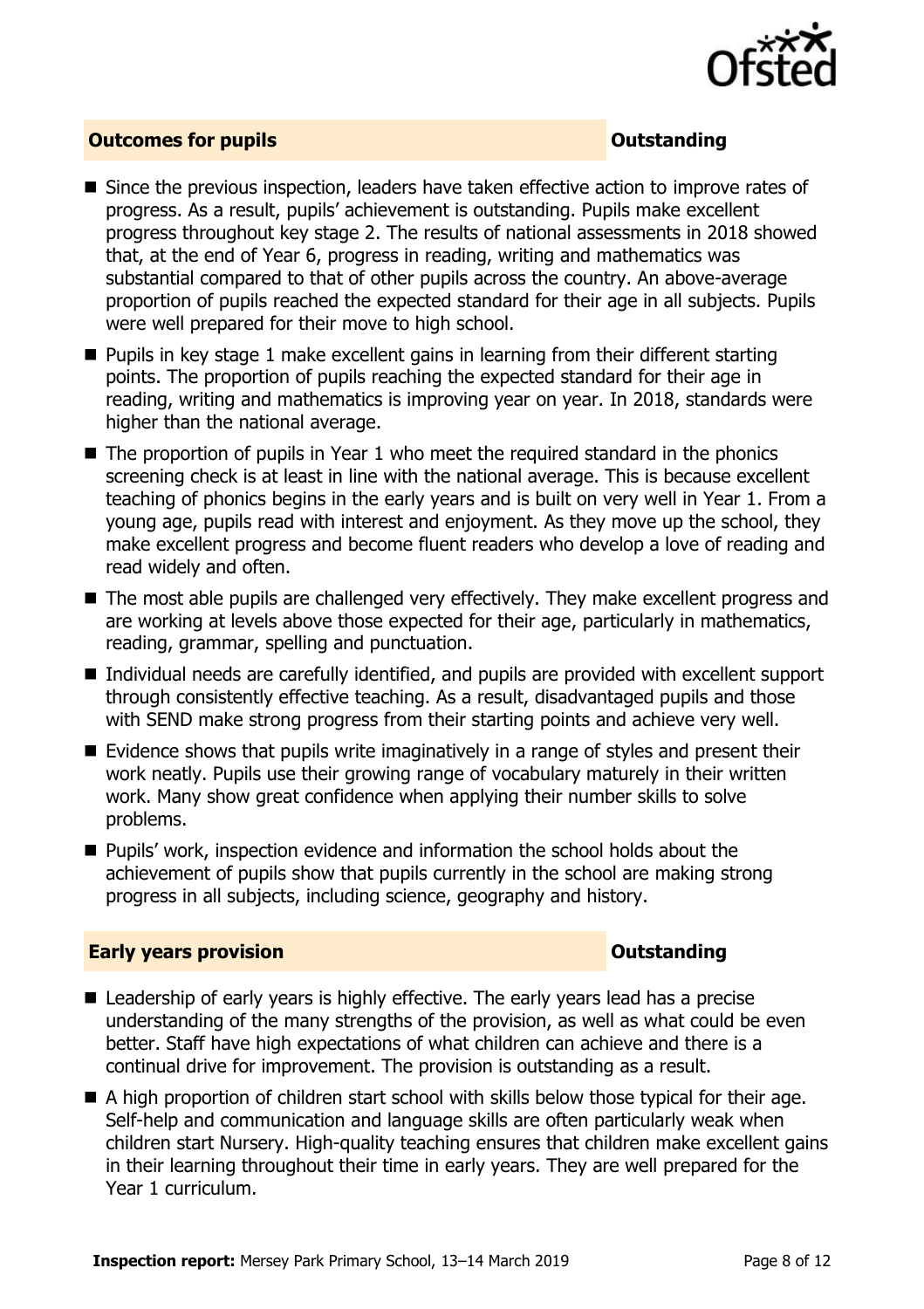

- Teaching is most effective. Adults skilfully plan activities that are engaging and appeal to children's interests. The curriculum is rich and varied and immerses children in experiences that stimulate their imagination. During the inspection, children were highly motivated by the story of Jack and the Beanstalk. Great levels of curiosity were evident, and much fun was had as Reception children planted beans and retold the story by acting out the roles of characters in the tale.
- Leaders have identified that many children enter Nursery and Reception needing to develop their communication and language skills. To address this, adults take every opportunity to develop children's speaking and listening skills. They are very skilled in talking to children and continually model good language and support children's language development. As a result, children make excellent progress in their acquisition of communication and language skills.
- Children learn and play very well together. They work collaboratively, sharing resources and readily take turns. Through highly effective modelling by adults, children develop social skills rapidly.
- Adults skilfully ask questions and very clearly demonstrate new ideas for children. They check regularly to ensure children understand what they are doing and move learning on quickly. No opportunity is missed, particularly in Reception, to extend children's understanding and skills.
- Excellent use is made of precise assessments to plan learning that builds on what children know, understand and can do. Leaders check children's progress closely and adapt learning to maximise their development in all areas of the curriculum. As a result, children make tremendous gains from their starting points.
- Clear routines, high expectations and warm relationships ensure that children's behaviour is exemplary. Children listen carefully to adults and respond quickly to instructions. They move sensibly and safely around the learning environment.
- The Reception classes are richly resourced and highly stimulating. Children develop great levels of curiosity and benefit from a wide range of opportunities to explore, investigate and apply what they have learned alongside an adult. Leaders are aware that the Nursery learning spaces are not as stimulating as the Reception classrooms. They lack the wealth of attractive and engaging resources as those in Reception.
- **Parents are overwhelmingly positive about the care provided for their children. They** are made to feel very welcome and many share with staff the things that their children achieve at home.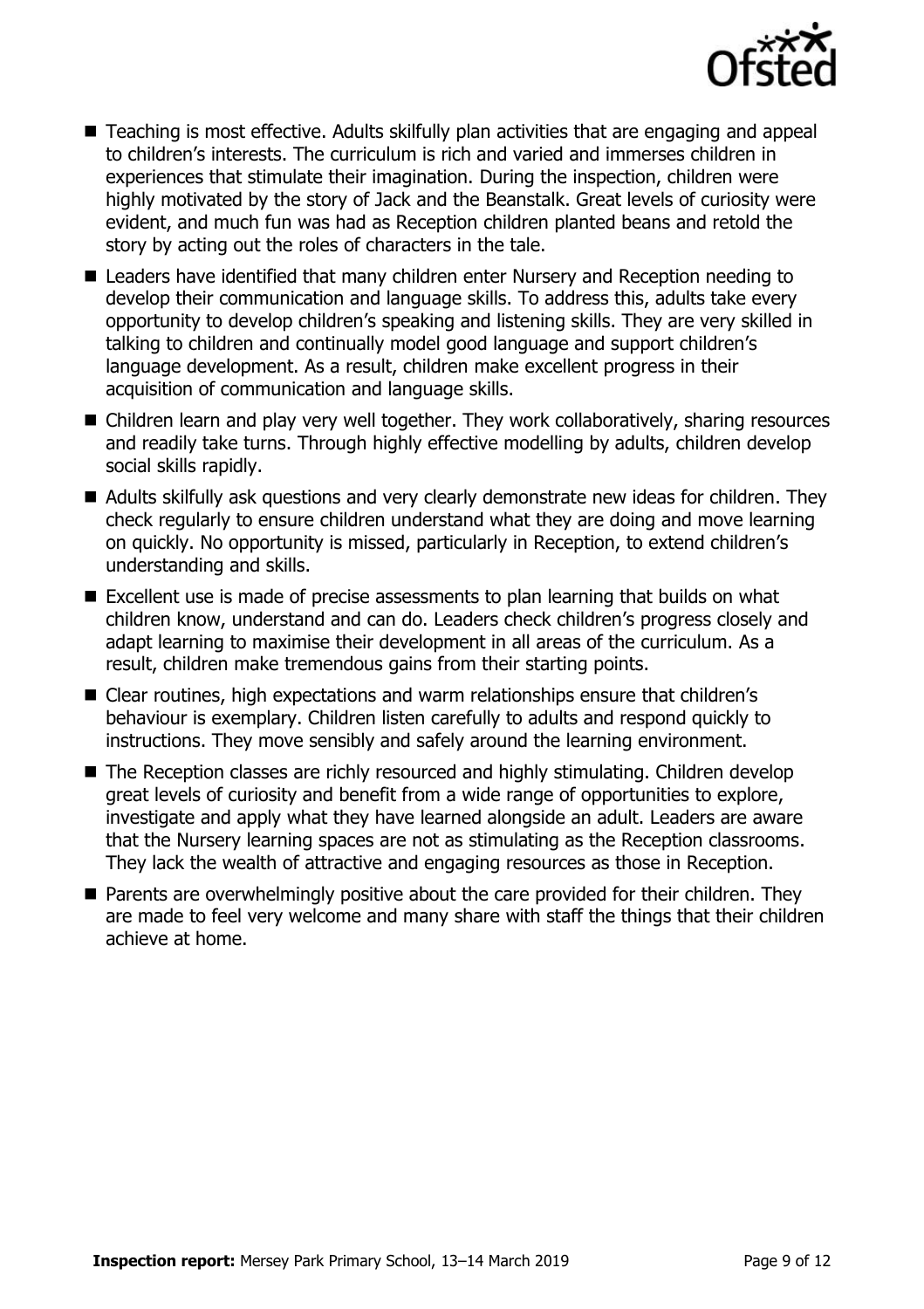

# **School details**

| Unique reference number | 105042   |
|-------------------------|----------|
| Local authority         | Wirral   |
| Inspection number       | 10057954 |

This inspection of the school was carried out under section 5 of the Education Act 2005.

| Type of school                      | Primary                               |
|-------------------------------------|---------------------------------------|
| School category                     | Maintained                            |
| Age range of pupils                 | 3 to 11                               |
| <b>Gender of pupils</b>             | Mixed                                 |
| Number of pupils on the school roll | 454                                   |
| Appropriate authority               | The governing body                    |
| Chair                               | Val Maher                             |
| <b>Headteacher</b>                  | Margaret Thomas                       |
| Telephone number                    | 01516 478197                          |
| <b>Website</b>                      | www.merseyparkprimary.co.uk/          |
| <b>Email address</b>                | schooloffice@merseypark.wirral.sch.uk |
| Date of previous inspection         | 26-27 February 2014                   |

### **Information about this school**

- $\blacksquare$  The school is larger than most other primary schools.
- Children attend the Nursery part time or full time. Children attend the Reception classes full time. One pupil is dual registered with a local authority nurture base.
- The large majority of pupils are of White British heritage.
- The proportion of disadvantaged pupils is more than double the national average.
- $\blacksquare$  The proportion of pupils with SEND is high.
- A private provider located on the school site provides a before-and-after-school club. This provision is inspected separately by Ofsted.
- The headteacher provides advice and support for a number of other schools on behalf of the local authority.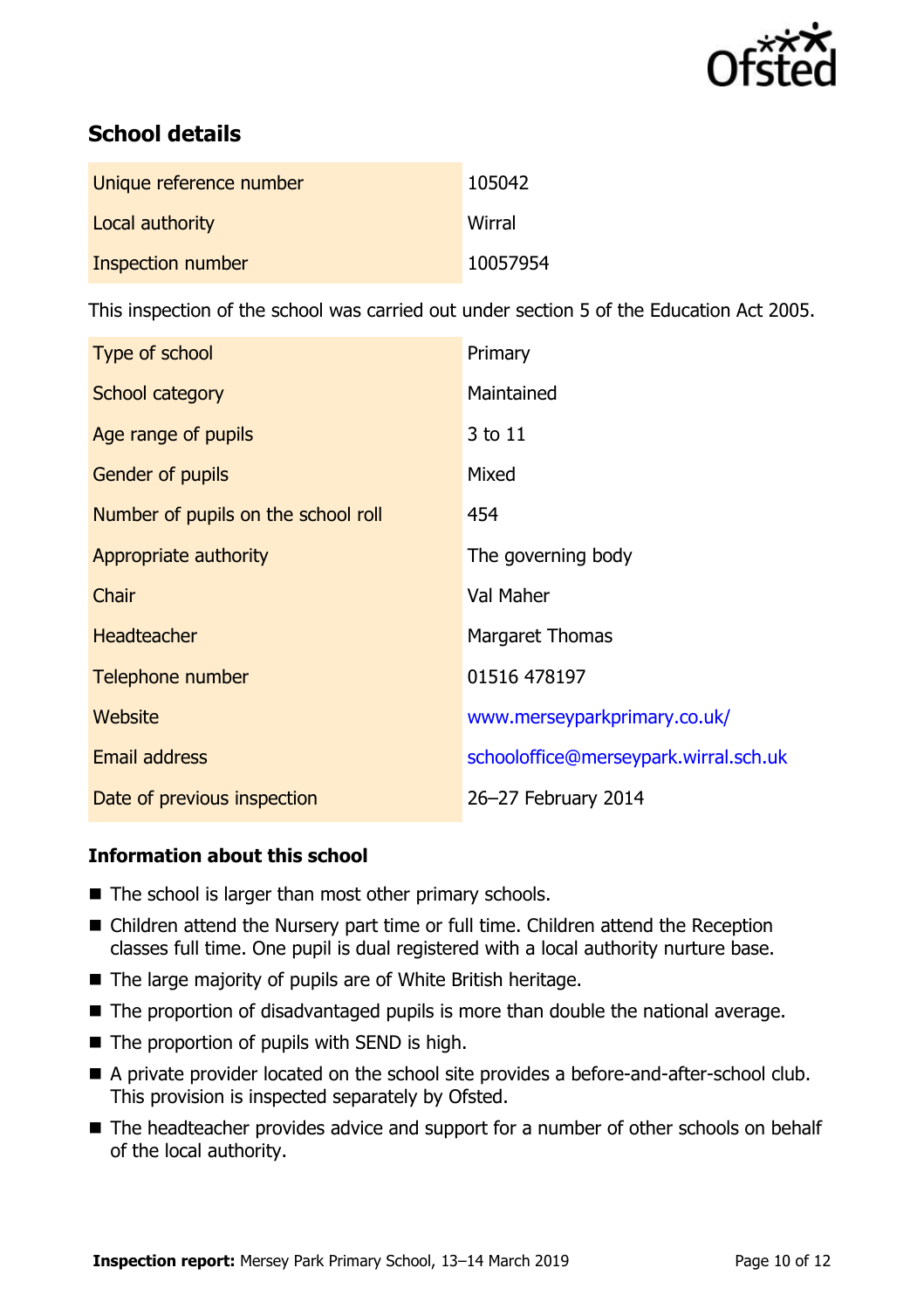

# **Information about this inspection**

- Inspectors gathered a range of evidence to judge the quality of teaching, learning and assessment over time. Learning was observed in all classes and when pupils learned in small groups. Inspectors made joint observations and reviewed pupils' books with the headteacher.
- $\blacksquare$  Inspectors checked the safety of the school premises at different times of the school day. They observed arrangements for pupils' arrival at school.
- The inspectors talked with pupils informally as they played at breaktimes. They visited the dining hall at lunchtime and observed pupils' behaviour as they moved around the school. They met formally with four groups of pupils.
- **Inspectors looked at examples of pupils' work and talked to them about it. They** listened to pupils read and observed the teaching of reading skills.
- Inspectors held a number of meetings with the headteacher to consider her view of the school and the school's plan for improvement. Inspectors spoke with senior and middle leaders and met with subject leaders and other members of the school's staff.
- An inspector met with the chair of governors and three other governors.
- An inspector met with four members of the parent school partnership group.
- An inspector spoke by phone with a representative of the local authority and an external consultant who supports the school.
- Inspectors spoke to parents at the start of the school day. They took account of 29 responses to Ofsted's online survey, Parent View, and four comments provided for inspectors. Inspectors also took account of 47 responses to the pupil questionnaire and 45 responses to the staff questionnaire, and of the school's most recent surveys of pupils' and parents' views.
- Inspectors examined a range of documents, including information about pupils' progress, the quality of teaching, school improvement plans and external views of the school. They reviewed the contents of the school's website and scrutinised records relating to behaviour, attendance and safeguarding completed by school staff.

#### **Inspection team**

| Lyn Pender, lead inspector | Ofsted Inspector |
|----------------------------|------------------|
| <b>Tina Cleugh</b>         | Ofsted Inspector |
| <b>Lynne Ryder</b>         | Ofsted Inspector |